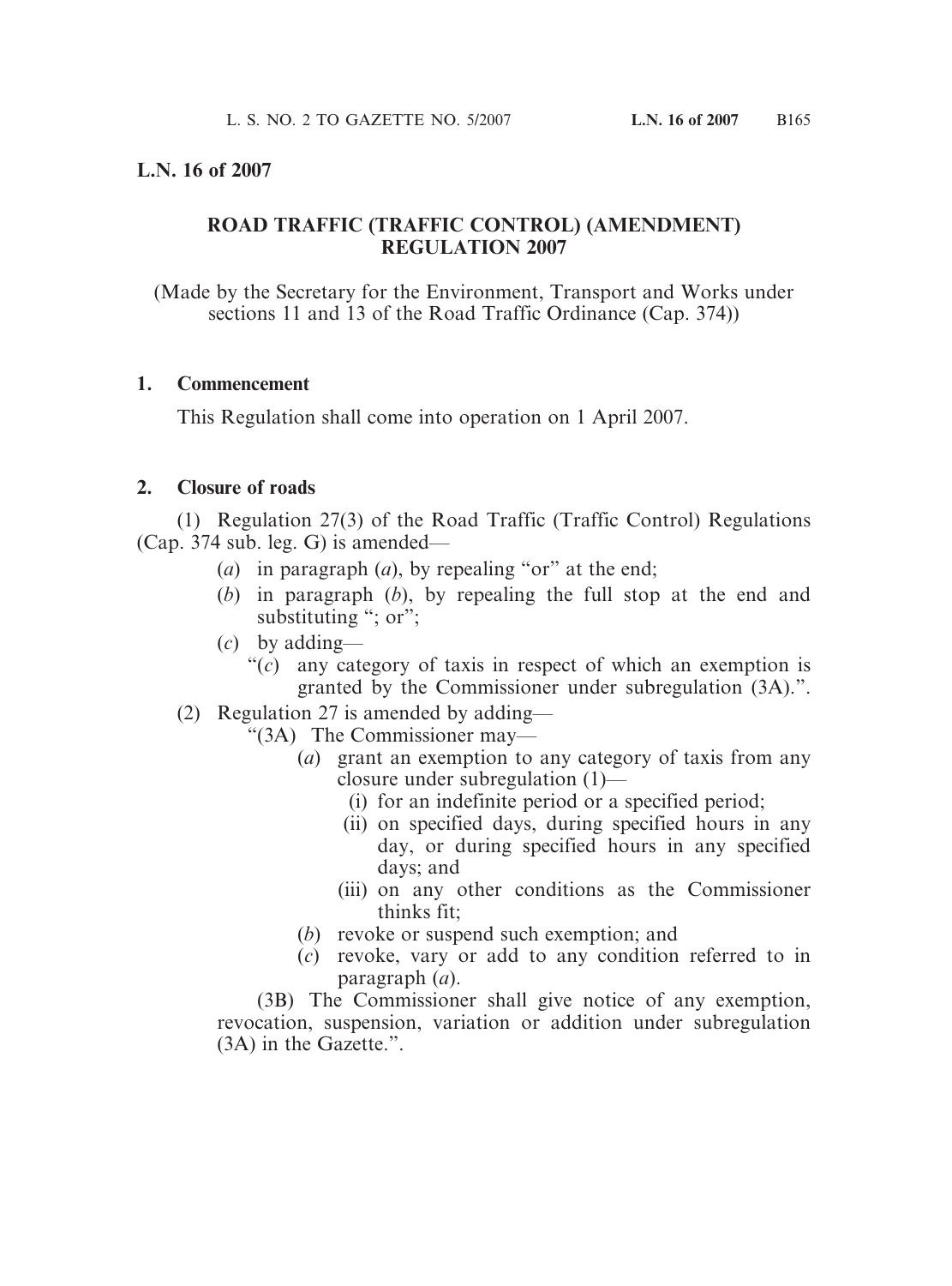#### **3. Traffic signs**

(1) Schedule 1 is amended, in Figure No. 149, in the note, by repealing "PLATE IN FIGURE No. 405" and substituting "PLATES IN FIGURE Nos. 405 AND 433".

FIGURE No. 433

(2) Schedule 1 is amended by adding—

## "SUPPLEMENTARY PLATE

|     | <b>WHITE BACKGROUND</b>           |                                                                   |
|-----|-----------------------------------|-------------------------------------------------------------------|
| 475 | <b>Except taxis-</b><br>士例外<br>am | <b>BLACK BORDER, LETTERS,</b><br><b>CHARACTERS &amp; NUMERALS</b> |
|     | 675<br>-900                       |                                                                   |

This plate may be used with the sign in Figure No. 149 to indicate the exception of taxis to the particular restriction indicated by that sign within the specified period of time. This plate may also be used without any reference to time on it to indicate a 24-hour exception to that restriction.

The word "taxis" and characters " $\mathfrak{h} \pm$ " may be varied to "N T taxis" and "新界的士", "Urban taxis" and "市區的士" and/or "Lantau taxis" and "大嶼山的士" respectively to accord with the specified category of taxi excepted.

The times on this plate may be varied to specify any period of time or times or in 24-hour time display without the words "am" and "上午" and/or "pm" and "下午".".

> Dr. Sarah LIAO Secretary for the Environment, Transport and Works

29 January 2007